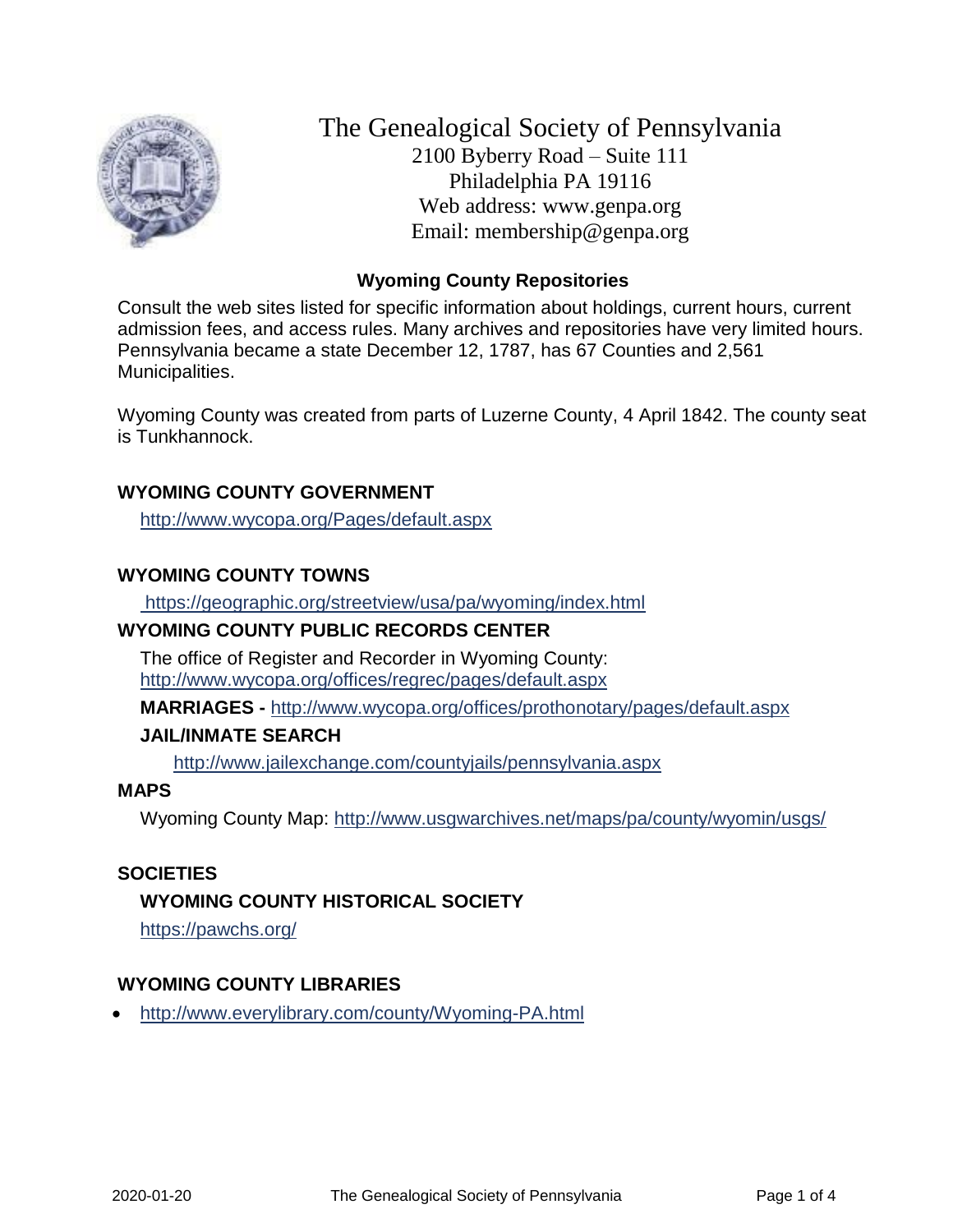# **RESOURCES**

- **Genealogical Society of Pennsylvania GSP GSP Research** <https://genpa.org/research/> [http://GenPA.org](http://genpa.org/)
- PAGenWeb **Wyoming** County <http://sites.rootsweb.com/~pawyomin/?>
- Obituaries <http://www.legacy.com/obituaries/local/pennsylvania/wyoming-obituaries>
- **LDS** <http://ldsgenealogy.com/PA> [http://www.newspaperobituaries.net/pennsylvania/wyoming\\_county\\_obituaries.htm](http://www.newspaperobituaries.net/pennsylvania/wyoming_county_obituaries.htm)
- o *Wyoming County Press Examiner* <https://www.wcexaminer.com/> • County Newspapers
- **Random Acts of Kindness** <https://www.raogk.org/>
- **Family Search LDS:** <https://familysearch.org/> Free site but does require a login Collection List <https://familysearch.org/search/collection/list> [https://www.familysearch.org/wiki/en/Wyoming\\_County,\\_Pennsylvania\\_Genealogy](https://www.familysearch.org/wiki/en/Wyoming_County,_Pennsylvania_Genealogy)
- **Collections at the Historical Society of Pennsylvania HSP**  <http://hsp.org/collections>
	- HSP is membership based and there is a fee 1300 Locust Street, Philadelphia, PA 19107 215-732-6200 ext. 235 or [membership@hsp.org](mailto:membership@hsp.org)
- **RG-47. RECORDS OF THE COUNTY GOVERNMENTS** Guide to African American Resources at the Pennsylvania State Archives <http://www.phmc.state.pa.us/bah/aaGuide/AA-RG-47.html>
- **National Archives of Philadelphia** (**NARA**) Mid Atlantic Region: [http://www.nara.gov/research\\_rooms/mid\\_atlantic/](http://www.nara.gov/research_rooms/mid_atlantic/) **Records Request Process**

National Archives 14700 Townsend Road Philadelphia, Pennsylvania 19154-1096 Telephone: (215) 305-2044 Fax: (215) 305-2038 E-mail: [philadelphia.archives@nara.gov](mailto:philadelphia.archives@nara.gov) <https://www.archives.gov/philadelphia>

#### **Naturalizations: NARA**

Pennsylvania: Philadelphia, 1790-1991; Pittsburgh, 1820-1979; Erie, 1940-1972; Scranton, 1901-1990; Wilkes-Barre, 1943-1972; Williamsport, 1909-1913; and Harrisburg, 1911-1917

#### **MILITARY**

The National Archives at Philadelphia (**NARA**), through its partners Ancestry.com and Fold3.com, provides access to records relating to the military service of individuals from the American Revolution through World War II. Please note that Official Military Personnel Files from World War I to the present are held by the National Archives at St. Louis. <https://www.archives.gov/st-louis>

World War I and World War II, Fourth Enumeration Draft Cards can also be accessed through our partner sites. In addition, Records of the Selective Service System, 1940- 1969, for individuals from Delaware, Maryland, Pennsylvania, Virginia, and West Virginia are available from the National Archives at St. Louis. Copies of World War I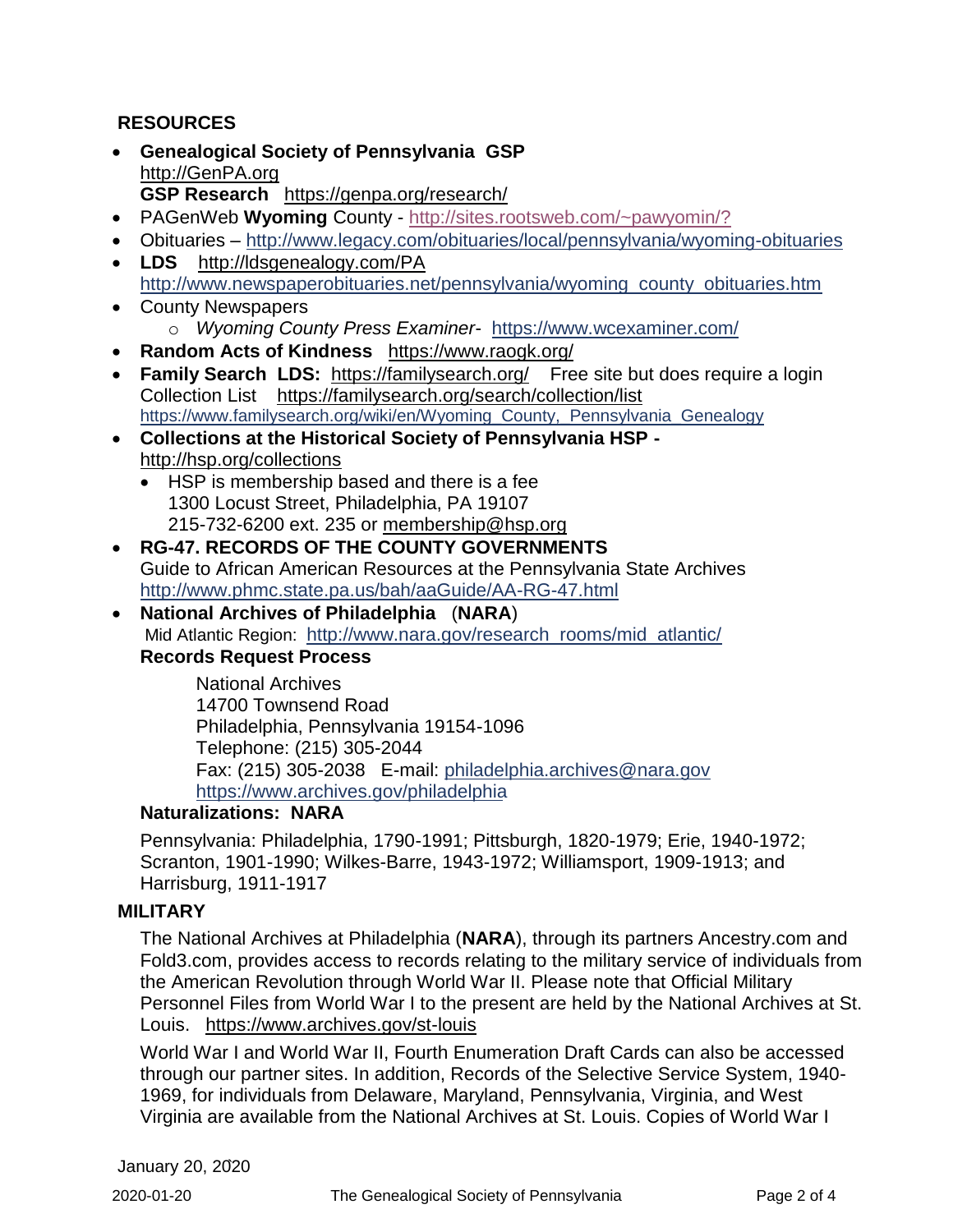draft cards can be requested from the National Archives at Atlanta [\(Atlanta.archives@nara.gov](mailto:Atlanta.archives@nara.gov) ).

For information on obtaining World War II era and later draft cards, please see <http://www.archives.gov/st-louis/archival-programs/other-records/selective-service.html> <https://www.archives.gov/philadelphia/public/family-history.html#military>

## **Pennsylvania Military Records Research Guide**

<https://www.raogk.org/pennsylvania-genealogy/pa-military-records/>

## **Probate – Wills Administrations**

Probate records may include Person's exact death date, Names of the family members, Family relationships, Names of spouses of children, Residences, Adoption or guardianship of minor children or dependents, Worth of the property and land holdings, Evidence of occupation, religion, or military service

**Family Search:** Pennsylvania Probate Records, 1683-1994 <https://familysearch.org/>

This collection includes probate records created in Pennsylvania counties. The records include wills, estate records and indexes.

## **State of Pennsylvania Vital Records**

The **Pennsylvania State Archives** collects, preserves and makes available for study the permanently-valuable public records of the Commonwealth, with particular attention given to the records of state government.

Mailing address: 350 North Street Harrisburg, PA 17120 Email: Email PA State Archives Phone: (717) 783-3281

GPS address: 801 North 3rd Street Harrisburg, PA 17102 Coordinates: 40.266080, - 76.886053

# **BIRTH CERTIFICATES**, 1906-1910

The Division of Vital Records (DVR) maintains birth records that occurred in Pennsylvania from 1906 to the present.

For information on public records (births occurring from 1906 to 1910), click on Pennsylvania State Archives <http://www.phmc.pa.gov/archives/Pages/default.aspx>or our Genealogy page.

[http://www.health.pa.gov/MyRecords/Certificates/Genealogy/Pages/14125.aspx#.WNvL](http://www.health.pa.gov/MyRecords/Certificates/Genealogy/Pages/14125.aspx#.WNvLKfkrJHY) **[KfkrJHY](http://www.health.pa.gov/MyRecords/Certificates/Genealogy/Pages/14125.aspx#.WNvLKfkrJHY)** 

# **Death Certificates**, 1906-1965

Original birth certificates for 1906-1910 and death certificates for 1906-1965 are available at the State Archives. Digital copies of the 1906-1908 birth certificates and the 1906-1963 death certificates may be found on Ancestry.com. Pennsylvania residents can access these records free of charge through Ancestry.com Pennsylvania. A free account can be created.